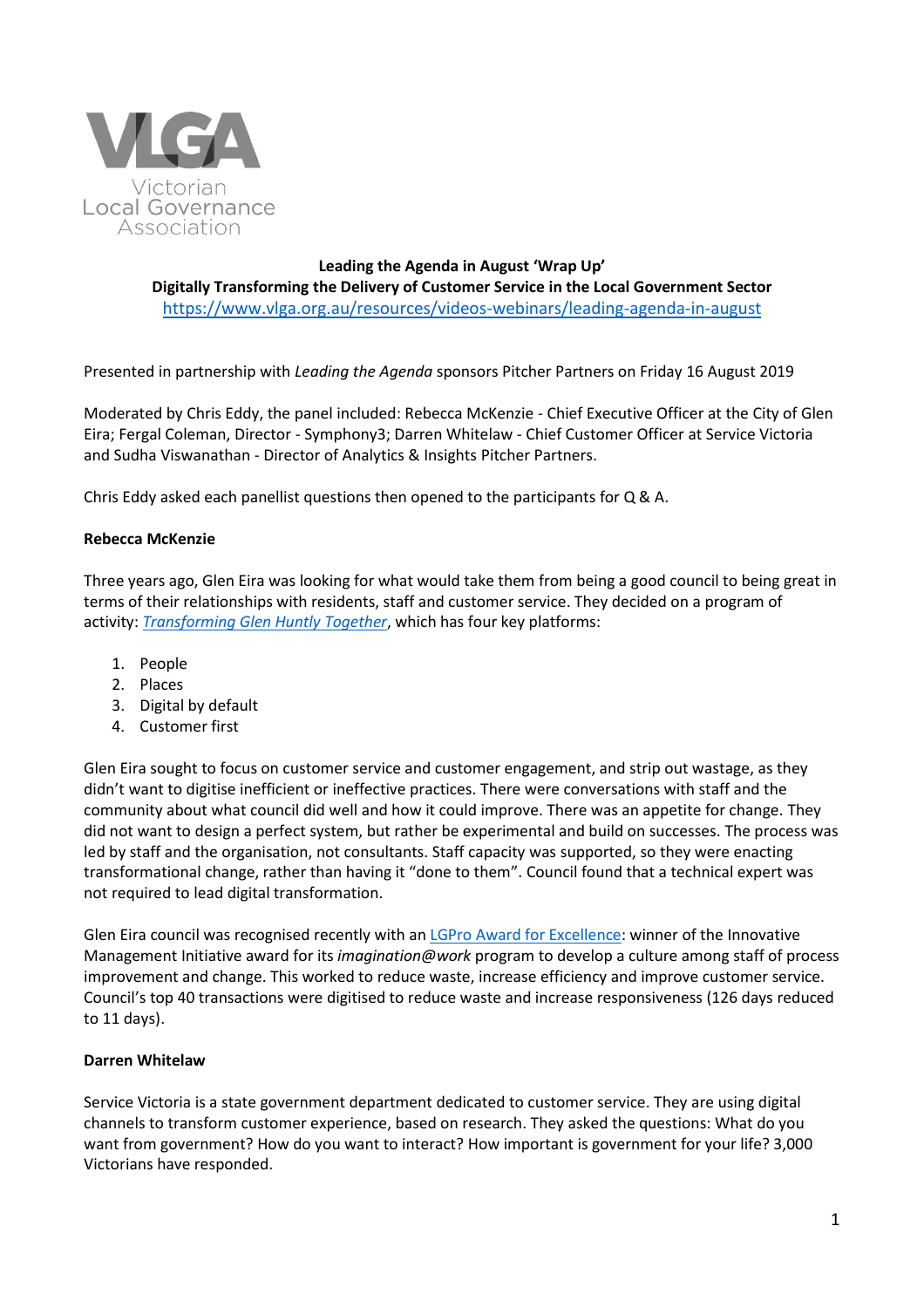Insights from this research: 2/3 Victorians want to do more of their interaction with government online, but these services are not currently available. These people don't want to stand in a queue or wait on the phone. However, "the analogue divide" does exist: 19% of customers want to speak to a human being. Fortuitously, allowing those customers who want digital service to have it reduces wait times for those who want to speak to someone.

Government overestimates its importance in people's lives. People want the services, but not a deep relationship!

Even people who do not have internet at home have mobile access. It's important not to generalise; for example, it's not the case that no older people can use technology, or all young people can use technology. Age, gender and location divides don't exist.

Service Victoria has developed 10 persona types to help them design services.

They are a young organisation. Their first public release was in 2017. Just served their 500,000th customer. There are more than 15,000 transactions in the state government catalogue, for example, digital fishing licences, SMS reminders, Working with Children checks.

*Thinking big, starting small and learning quickly.*

Things like pet registrations are the same in every council, and therefore ripe for regional or sector collaboration.

# **Fergal Coleman**

Is "the single customer view" possible in local government? The customer can't be central to council services if the system is property-centric. People want to have one log-in to council to see all their transactions. This requires a customer view.

Digital transformation requires an understanding of all the touchpoints each individual has with council: rates, maternal health, libraries, etc. These services have to be tied to the same person, and should include tenants, not just rate payers. A name and address register is not a CRM.

Three layers are required to develop a dynamic in local government:

- 1. A simple interface customer can easily access a simple interface that is available 24/7 on any device to access council services.
- 2. Integration connected systems. Your IT needs to be like Lego blocks it should be easy to plug and play systems using modern APIs. (Top tip: Never buy another system unless it has a modern API (Application Interface), and make sure the vendor has no hidden costs to use it.) Integration is done using a tool called middleware, which is like the glue that connects your system.
- 3. Information coordinate your information. Build a single source of the truth for your core information types: People, Property, Assets.

All three will ensure you deliver end to end services - as an example this will allow a resident to update their contact details once on their mobile, and this flows through to all systems and services.

The CEO is the person to drive this change, by coordinating information, people, place, documents. The CEO provides "a single source of truth", because s/he has a holistic view of council services.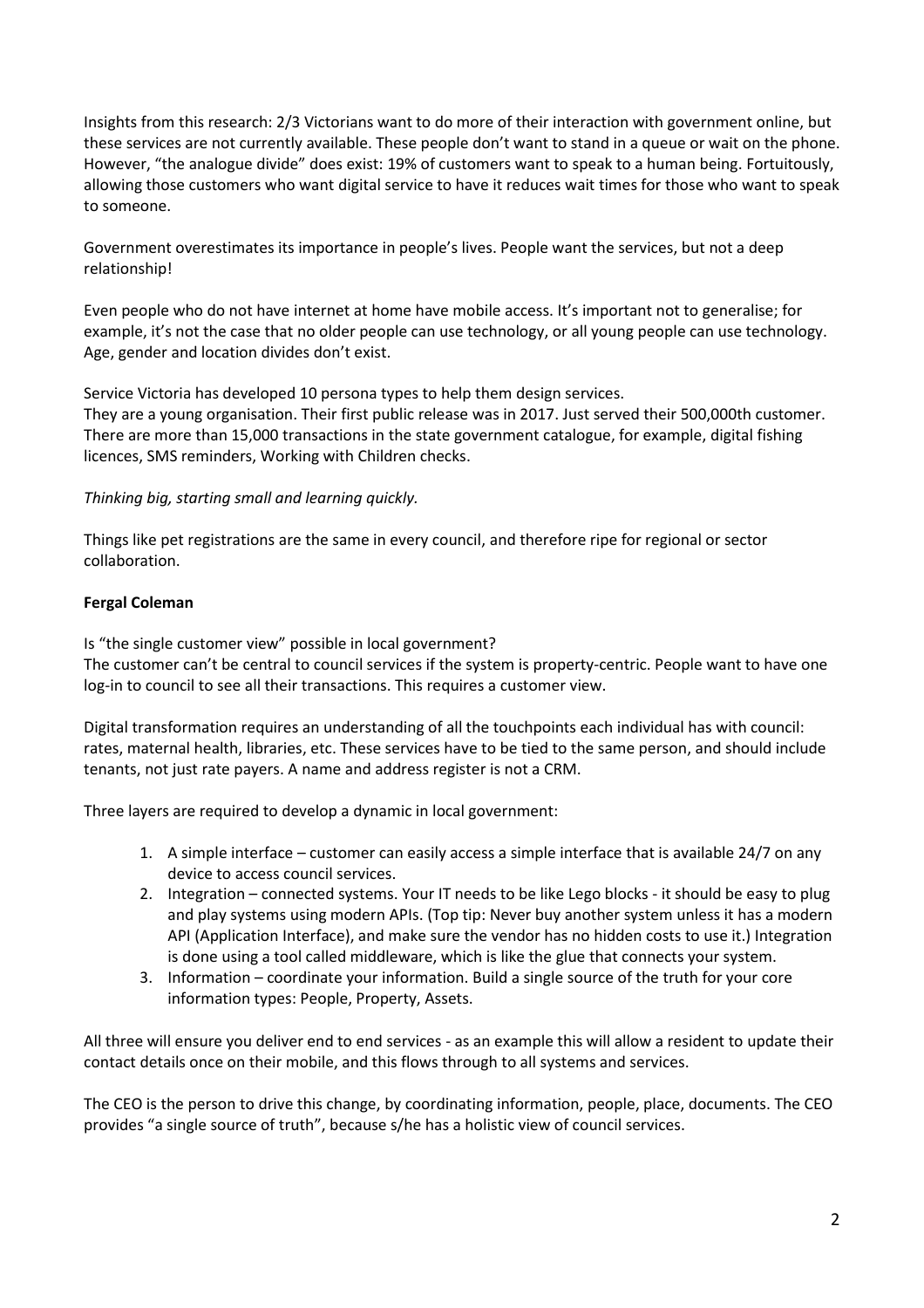## **Sudha Viswanathan**

A common challenge is the disconnect between the technology and customer arms of an organisation. Small proofs of concepts are required to show the value of change and gain momentum.

What does it mean to be data-driven?

Mapping out the customer journey and therefore being able to predict customer needs. Staff are often constrained by technology, their innovation inhibited. Trust and confidence can be damaged when customer service is compromised. Councils need to identify customer "pain points" and address them.

Can local government collaborate better? Or are shared services a holy grail, unachievable? It is vital to build re-useable assets and projects. Many customer problems are the same across councils.

Customers want privacy and security, and easy, fast services. They key is to engage in data-sharing with customer consent.

*Shared standards* need to be in place before shared services: e.g. chart of accounts, service catalogue (same names for services, same groupings). A significant mind shift is required to overcome bureaucracy.

Shared services vs collaboration: the former is a vendor-client relationship; the latter is a partnership.

Do we need another term for cross-border collaboration in LG? We are yet to see a successful shared services model in Victoria. The state government is investing in Rural Councils Fund, for example – some success to come.

Lego analogy: 150 services are provided by councils. 50-80% of these can be shared.

# **Q & A**

# *Q: Is there a state government focus on sharing services between departments?*

 There are 534 state government websites, not including education or local government! Service Victoria is undertaking a Single Digital Presence Project: infrastructure in the cloud.

# *Q: How can a council like City of Yarra focus on customer not property, when resident turnover is so high?*

- Tenants without pets may not be captured in any council database, unless they get a parking fine!
- The customer experience can be improved by treating the customer the way they want to be treated. An "arms race" is going on in the private sector. Government is struggling to keep up.
- If councils put pdf forms online and the system is integrated, they can cut out customer service and go straight to an engineer; or send directly to records management and finance.
- Remember that councils deliver services that private companies wouldn't deliver, because they don't make money. There are also services councils are obligated to deliver.
- The end to end process at councils is very elongated: a customer has contact with many people/departments to deal with one service. This process could be much more efficient.
- Via an end to end service review of culture and customer interface, the number of applications resolved within 60 days in July 2019 at Glen Eira was 98%.
- The best we can do is poke holes in silos, we can't break them down.